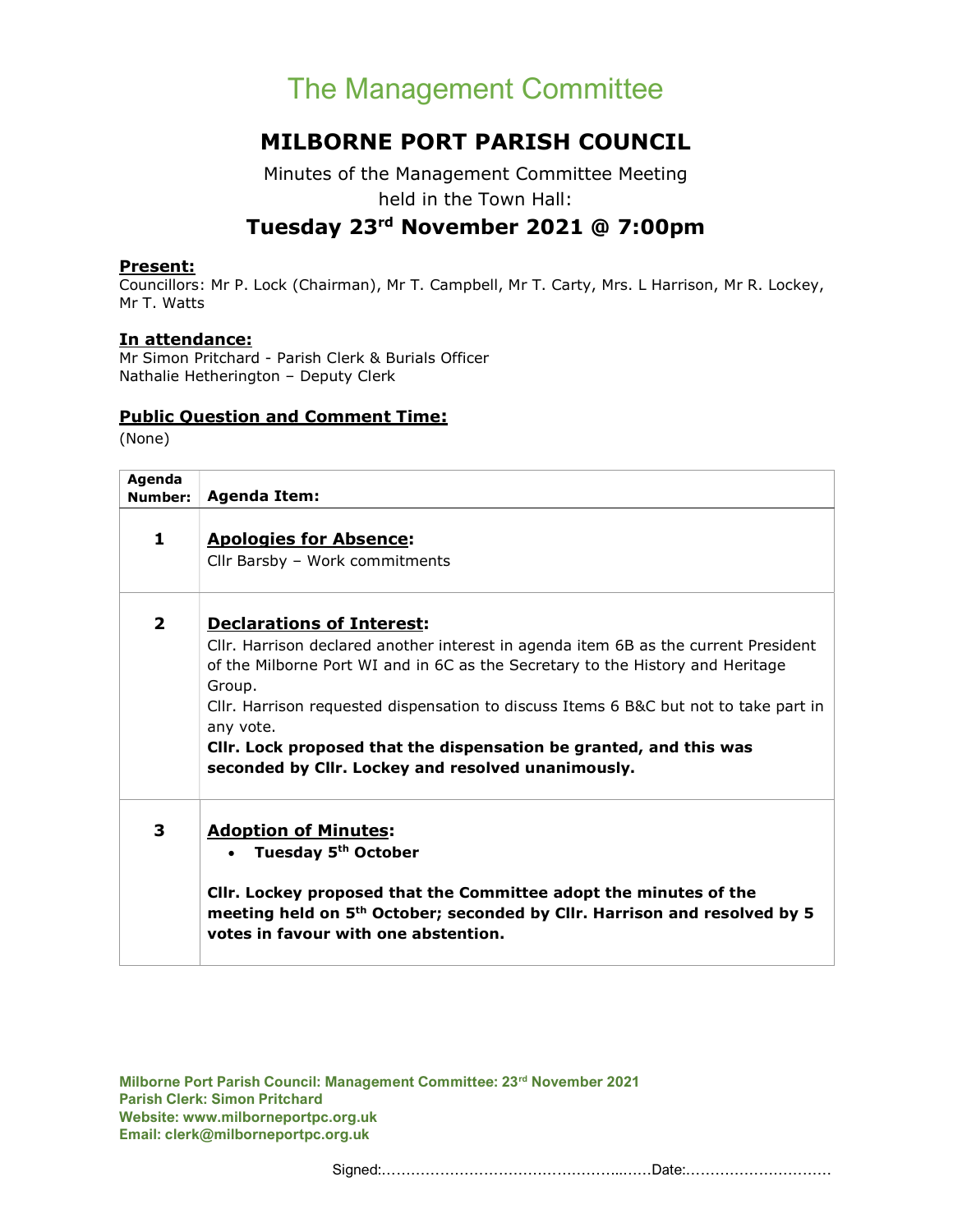| 4 | <b>Play Parks Quarterly Inspection Report:</b>                                                                                                                  |
|---|-----------------------------------------------------------------------------------------------------------------------------------------------------------------|
|   | The Clerk had circulated the September Play Park reports ahead of the meeting,                                                                                  |
|   | there had been reviewed in October.                                                                                                                             |
|   | Cllr. Lockey reported that multi-play unit at Springfield need some attention, the sit                                                                          |
|   | on spin around swing is making an odd noise; the Clerk will ask the Inspector who                                                                               |
|   | is next due in December to advise.                                                                                                                              |
|   | <b>Action: The Clerk</b><br>Cllr. Lockey also reported that he and Cllr. Wagner are researching                                                                 |
|   | options/equipment for developing the Springfield play area as part of a Planning &                                                                              |
|   | Environment/S106 project. Similarly, Cllrs. Lockey and Campbell will be liaising                                                                                |
|   | over options for the refurbishment of the skatepark at Gainsborough.                                                                                            |
|   |                                                                                                                                                                 |
| 5 | <b>Management Committee Finance:</b>                                                                                                                            |
|   | Members received the latest budget spending to date for the Committee's budget<br>lines. The Clerk explained the figures. Underspends will be reviewed in March |
|   | 2022 with a view to moving funds to reserves if not yet spent on items/projects                                                                                 |
|   | planned for 2021.                                                                                                                                               |
|   |                                                                                                                                                                 |
| 6 | <b>Review of Council's Tenancies:</b>                                                                                                                           |
|   | A. Town Hall: Upstairs Room                                                                                                                                     |
|   | Currently leased to Something Else Fishy for £60 per month. Noted that                                                                                          |
|   | new lease needs to say that contents need to be insured on tenants'                                                                                             |
|   | insurance.<br>It was agreed to continue with this arrangement for another year.                                                                                 |
|   |                                                                                                                                                                 |
|   | <b>B. Town Hall: Downstairs Hall</b>                                                                                                                            |
|   | Currently leased to the WI for £277per year, on a one year rolling lease.                                                                                       |
|   | It was agreed to look at improving the heating in the hall.<br>Cllr. Lock proposed to continue to offer a one-year lease, Cllr. Carty                           |
|   | seconded; resolved in favour 3 votes, against 2 with one abstention.                                                                                            |
|   | C. Chapel at Cemetery:                                                                                                                                          |
|   | Currently leased to the History and Heritage group for £10 per year, on a                                                                                       |
|   | one-year lease. Cllr. Harrison has so far been unable to procure some                                                                                           |
|   | quotations for improving the insulation but will continue to try.                                                                                               |
|   | CIIr. Carty proposed to extend the lease to 3 years at £10 per year;<br>this was seconded by Cllr. Lockey and resolved all in favour with                       |
|   | one abstention.                                                                                                                                                 |
|   |                                                                                                                                                                 |
| 7 | <b>Management of: The Allotments</b>                                                                                                                            |
|   | A. Entranceway and Track:                                                                                                                                       |
|   | Cllr. Campbell is continuing to pursue potential contractors and members                                                                                        |
|   | approved of his suggestion that the potholes are filled in the interim with<br>some ballast.                                                                    |
|   | Action: The Clerk to deploy the Ranger for this work.                                                                                                           |

Τ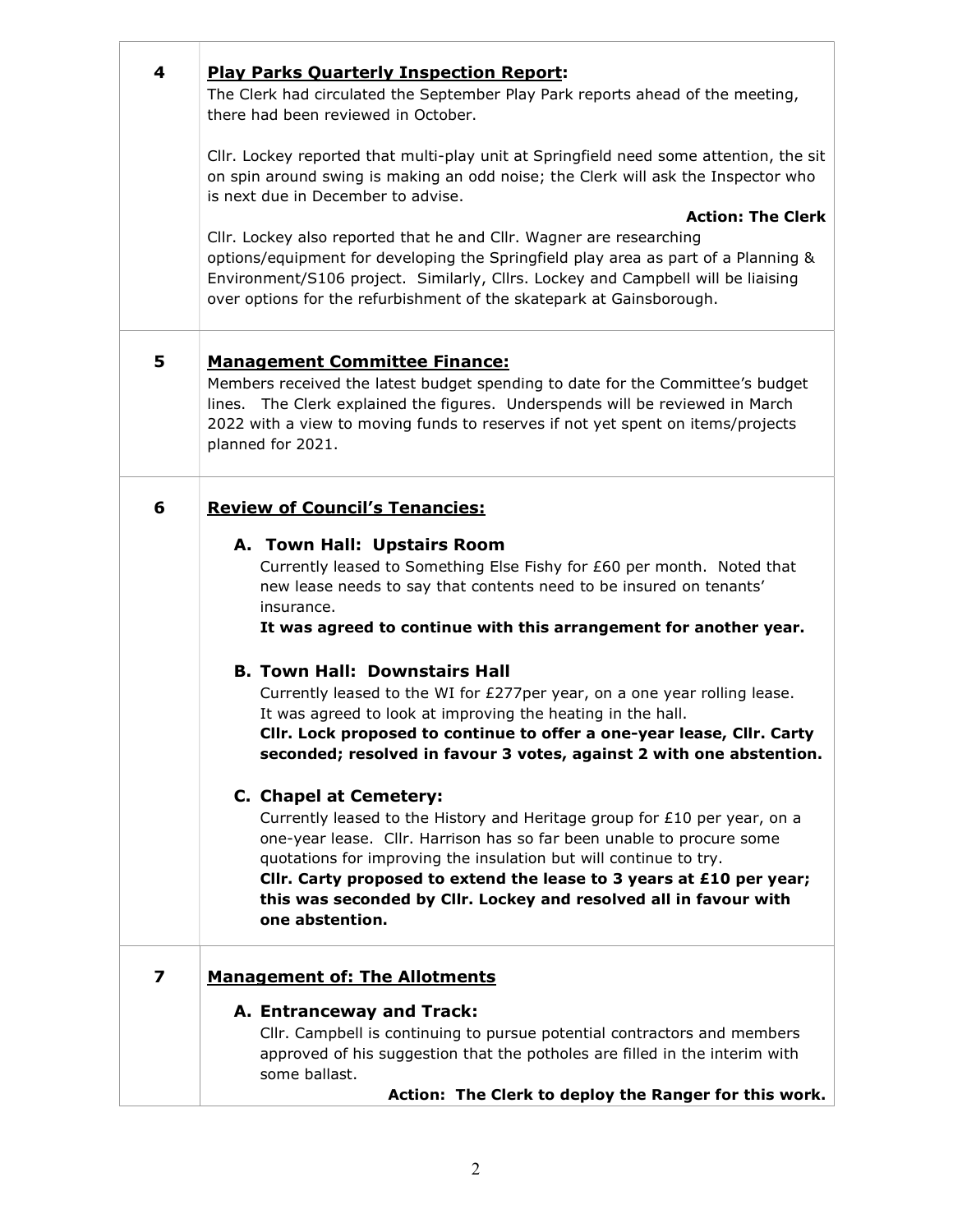#### B. Tree Work Tenders:

The tree/hedge work at the allotments was discussed. Cllr. Harrison will consult a member of the History and Heritage Group regarding the suggestion that the 'double hedge' by the shed might be enclosure related. The Allotments Officer will consult the tenant of the adjacent allotment. It was proposed by Cllr. Lockey to authorize the spending of up to £2,390 on the tree works following the receipt of 2 estimates, seconded by Cllr. Harrison and resolved unanimously.

### C. Tenancy Agreement Review 2023:

Cllr. Lockey proposed to adopt the Tenancy Agreement for 2023; this was seconded by Cllr. Campbell and resolved unanimously.

#### D. Allotment Fees for 2023:

Cllr. Lockey proposed £55 for a full-plot and £30 for a single for 2023; this was seconded by Cllr. Carty and resolved unanimously.

| 8 | <b>Budget/Projects 2022-2023:</b><br>Members responded to ideas presented by the Clerk and had the opportunity to<br>submit further ideas. The approved project will be built into the 2020/23 budget to<br>be approved at Full Council in January 2022.                                                                                                                                                                                                                                                                                                                                                                                                                                                                                                                                |
|---|-----------------------------------------------------------------------------------------------------------------------------------------------------------------------------------------------------------------------------------------------------------------------------------------------------------------------------------------------------------------------------------------------------------------------------------------------------------------------------------------------------------------------------------------------------------------------------------------------------------------------------------------------------------------------------------------------------------------------------------------------------------------------------------------|
|   | New fence at the cemetery, to include new area - $£2,000$ .<br>$\bullet$<br>Final tidying/reseeding of bottom right-hand corner adjacent to the road -<br>$\bullet$<br>area has been cleared but still rough land and requires tidying $-E1,000$ .<br>The Clerk to confirm that no-one is buried there.<br>Cllr. Carty suggested raising the Skate Park refurbishment figure - £5,000.<br>$\bullet$<br>Cllr. Carty suggested raising the Youth Council funding in order to facilitate<br>$\bullet$<br>'quick wins' in order to motivate young people to become involved - £4,000.<br>Materials for use by the ranger (inc repointing of the Ball Court) - $£2,500$ .<br>$\bullet$<br>Grounds Man (Self-employed) - £7,800.<br>$\bullet$<br>Town Hall maintenance - £7,500.<br>$\bullet$ |
| 9 | <b>Verbal Updates:</b><br>a) Parish Footpaths/Rights of Way:<br>Cllr. Carty will be a attending a SSDC meeting on Thursday $2^{nd}$ December to<br>discuss the feasibility study/options for the safe cycle route. Deputy Clerk<br>will contact SCC/Cllr. William Wallace re. options relating to clearance of the<br>rubbish dump along lower part of Old Bowden Way.                                                                                                                                                                                                                                                                                                                                                                                                                  |

Milborne Port Parish Council: Management Committee: 23<sup>rd</sup> November 2021 Parish Clerk: Simon Pritchard Website: www.milborneportpc.org.uk Email: clerk@milborneportpc.org.uk

Signed:…………………………………………..……Date:…………………………